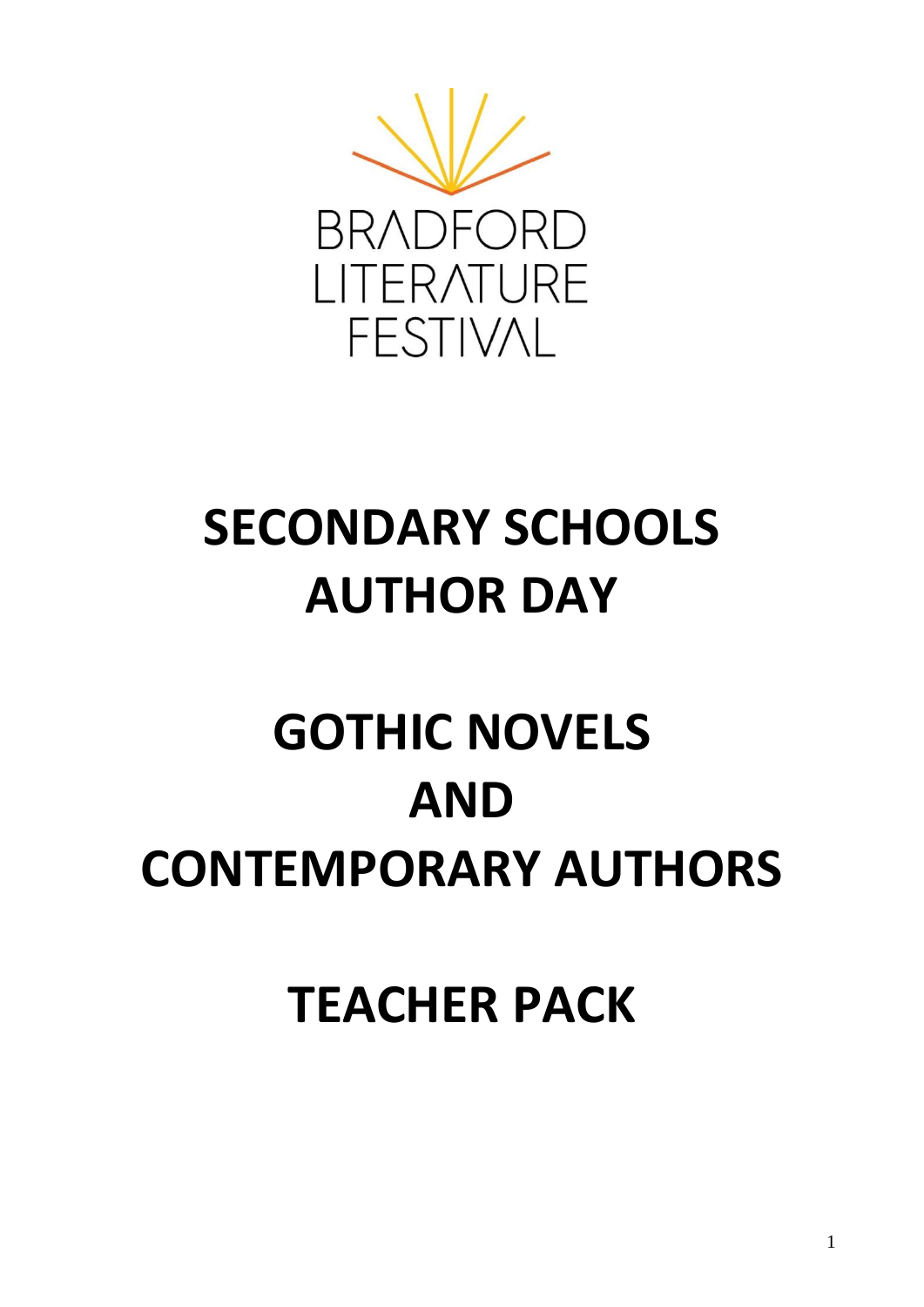## **CONTENTS**

| <b>INTRODUCTION</b>                  | 3  |
|--------------------------------------|----|
| <b>BEFORE THE EVENT</b>              |    |
| <b>ON THE DAY</b>                    | 8  |
| <b>AFTER THE EVENT/ COMPETITIONS</b> | 10 |
| <b>OTHER RESOURCES</b>               | 10 |
| <b>BOOKS BY THE AUTHORS</b>          | 10 |
| <b>WORKSHEETS</b>                    | 11 |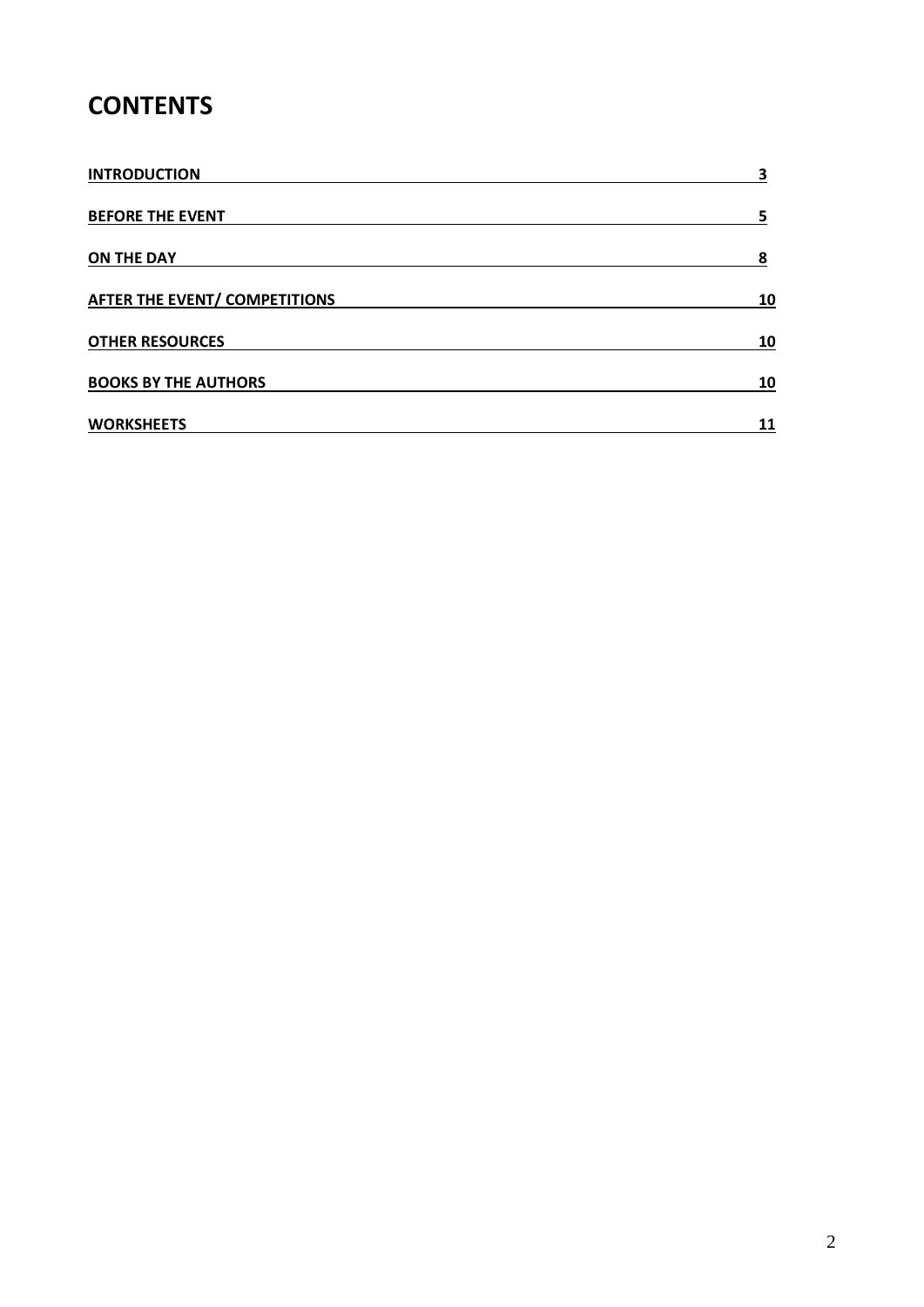#### **Introduction**

Welcome to the Bradford Literature Festival's Secondary Author Day, funded by the Emerald Foundation. You can access the programme [here](https://www.bradfordlitfest.co.uk/events/?date=2020-06-26&event_cat=secondary-school) - events go live on the **26th June and then will remain available for viewing on demand.**

This year we are focusing on the theme of the Gothic novel and local contemporary authors. This day is suitable for students in KS3, KS4 or A/S & A level and can be used as an introduction to the gothic genre, or to deepen and widen contextual awareness and understanding. Whether your students are studying Charles Dickens' *A Christmas Carol*, Mary Shelley's *Frankenstein*, Bram Stoker's *Dracula*, Emily Bronte's *Wuthering Heights*, Charlotte Bronte's *Jane Eyre*, or even Jane Austen's *Northanger Abbey* this day will further develop their understanding and knowledge of the key themes of contemporary and pre-1914 gothic novels.

During the day various authors will unpick the idea of the Gothic novel, discuss the influence of place and setting on Gothic novels and examine the genre of Gothic films. Contemporary local Bradford authors will also be discussing the influence of the city of Bradford on their writing.

#### **The aims of the day are linked to the National Curriculum;**

- To increase and further develop student's appreciation of our rich and varied literary heritage
- To further develop student's appreciation and love of reading
- To increase student's knowledge of the purpose, audience for and context of novels by discussion with contemporary authors
- Through examining the Gothic genre in film to further develop student's understanding of how the work of dramatists and authors is communicated effectively through performance on film
- To increase student's understanding of how to write stories for a wide range of purposes and audiences by understanding the perspectives of different contemporary authors
- To show the thematic connections between pre-1914 and contemporary fiction and thereby encourage wider reading of texts by students

We are also running competitions for all age groups- see further details below and on the website.

#### **Content which will go live on 26 June includes:**

**The Deathless Girls: in conversation with Kiran Millwood Hargrave- most suitable for KS3, KS4 & KS5** Join award winning author Kiran Millwood Hargrave and book blogger Jean Menzies, for a hugely enjoyable conversation, exploring the Gothic world of Kiran's YA debut novel, *"The Deathless Girls".* Written as a prequel to Bram Stoker's *"Dracula",* the book marries the classic Gothic milieu with very contemporary themes such as representation of marginalised communities, feminism and friendship.

#### **The Family Tree: in Conversation with Sairish Hussain – most suitable for KS3 & KS4**

Sairish Hussain will be discussing her novel *The Family Tree,* how she became a published author, and how her Bradford and Northern identity informs her work as a writer. She will also discuss the importance of writing about the places and things that you know as well as issues of representation and diversity.

#### **Gothic on Film by Colin McKraken - most suitable for KS4 & KS5**

A visual essay using film and images, exploring tropes of Gothic storytelling in film, as part of the day's programme which links to the GCSE curriculum theme of Gothic literature, including books such as Dracula, Frankenstein, The Strange Case of Dr Jekyll and Mr Hyde etc. Most source films are rated U or PG but some are 15/18 rated - however all clips have been identified as suitable for all ages.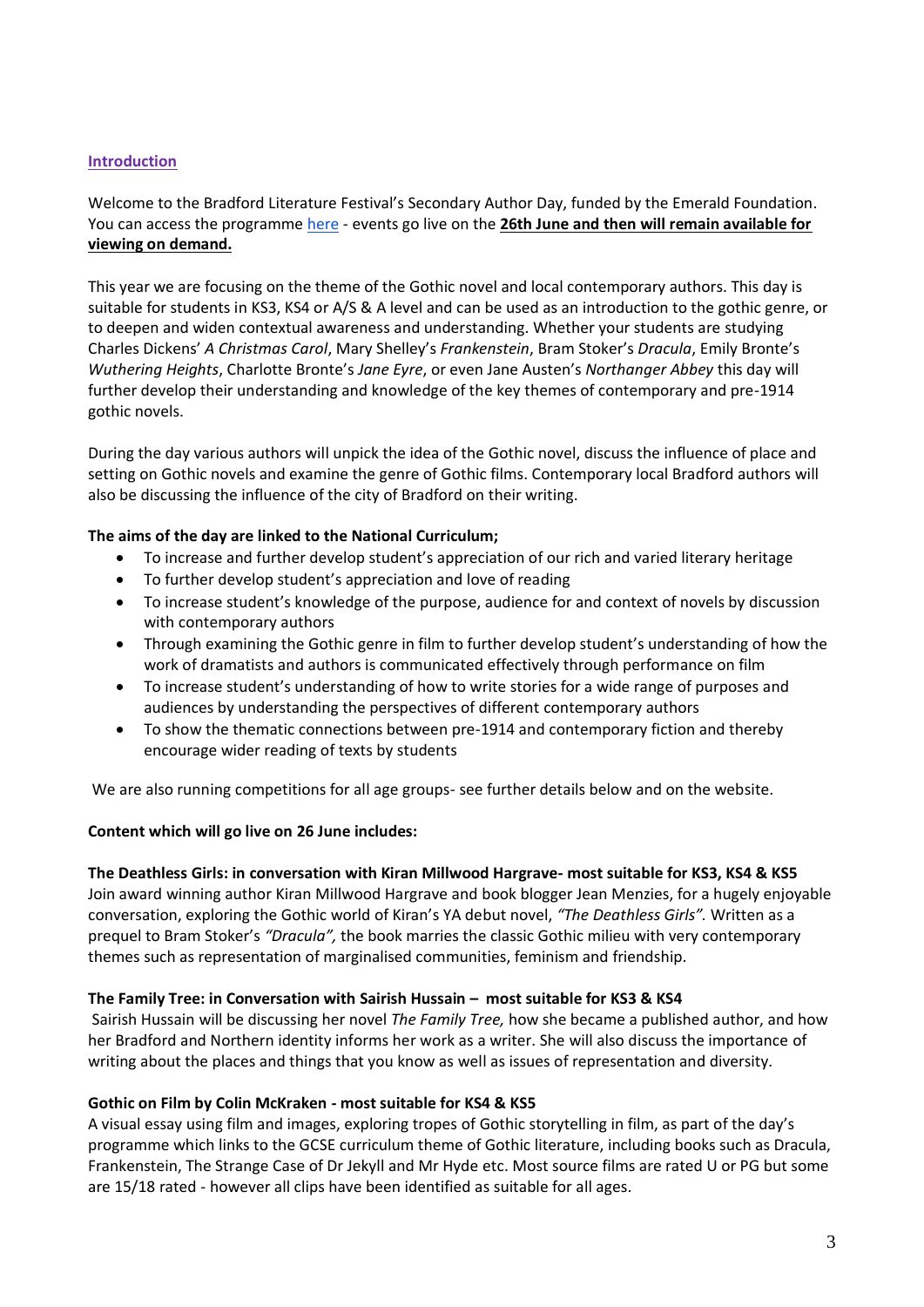#### **"Writing Gothic" Workshop with Michael Stewart- most suitable for KS3 Y9 & KS4**

Michael Stewart's debut novel, King Crow, was the winner of the Guardian's Not-the-Booker Award. His latest novel is Ill Will: The Untold Story of Heathcliff. Join Michael for this pre-recorded workshop package which focuses on the Gothic, particularly the work of Anne Bronte, and seeks to develop young people's creative writing skills.

#### **Write Where You Are with AA Dhand- most suitable for KS3 & KS4**

Join local author AA Dhand as he explores how Bradford informs, inspires and features in his work. In this pre-recorded talk and workshop package, you'll hear how the place where you live can be a rich source of inspiration. This session will also explore themes of citizenship, civic pride, geography, community, history, the power of creative writing and introduce processes around conducting research.

AA Dhand is a Bradford-based crime writer, whose books are for adult audiences and include themes which may not be suitable for younger children. The content of this recorded session, however, is appropriate for children across KS3 & KS4.

#### **Short Story writing workshop - most suitable for KS3**

Katy Darby is a Short Story Writing tutor at City University and the Director of The Liars League - a monthly themed fiction night and storytelling experience in which actors read new short stories from around the world. The Liars League is based in London, with franchises in Leeds, Blackpool, New York, Hong Kong and Portland, Oregon.

In this session Katy will offer an introduction to flash fiction writing for young people with top tips and workshop style exercises.

**This pack has been structured to complement the digital programme which will go live on June 26th and then remain available on demand.**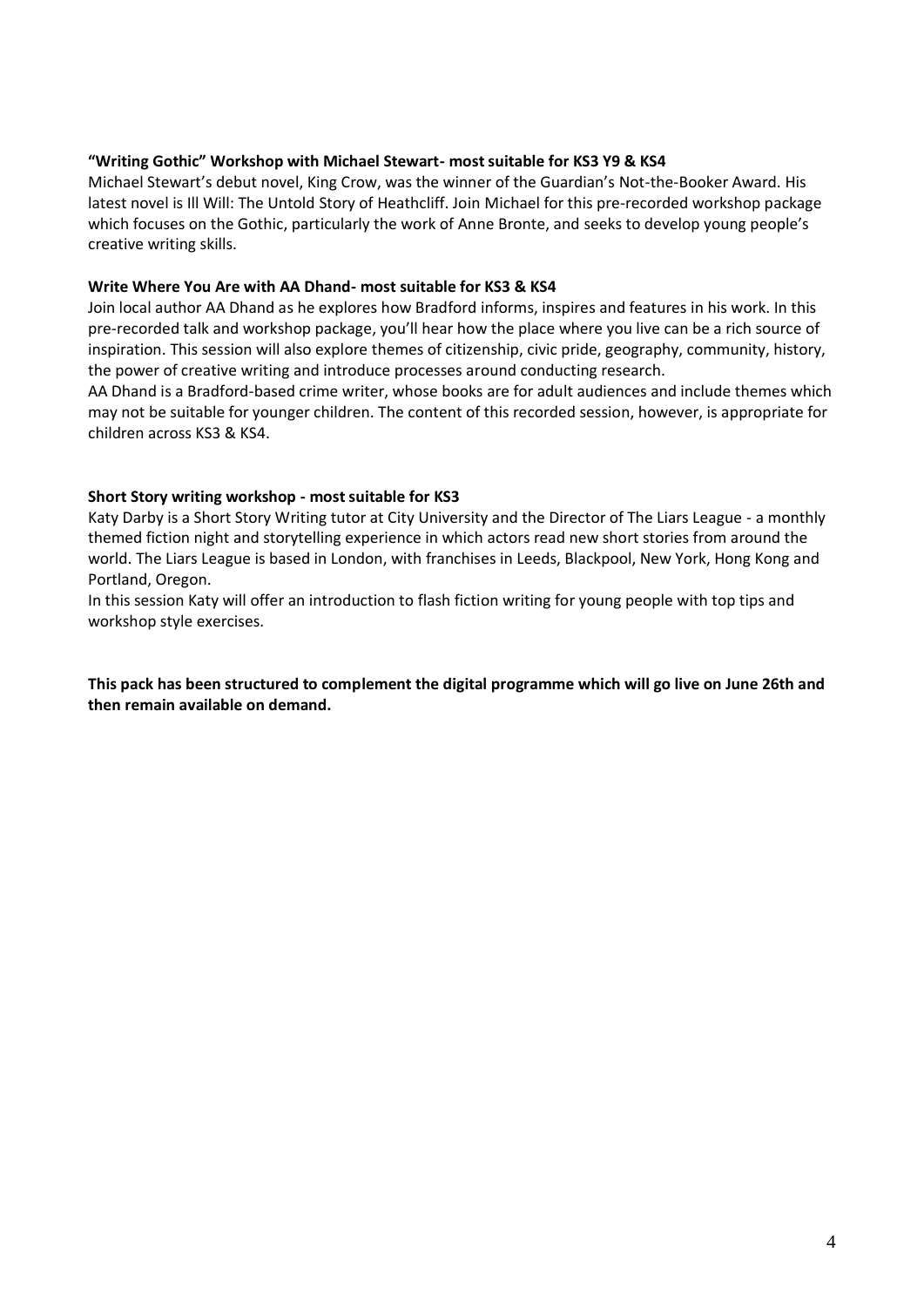#### **BEFORE THE EVENT ON 26 JUNE**

#### **1. What is a Gothic Novel?**

Before your visit you may wish to introduce students to the idea of a Gothic Novel. There are a number of video resources available online which you might find useful.

#### **KS3 & KS4**

- **Conventions of Gothic Literature** is a short 5 minute video which uses still images, visual effects and written headings to summarise the key elements. There is no narration and could be used to introduce the genre to KS3 & KS4 students, or as a recap of the main elements. <https://www.youtube.com/watch?v=Wm23PSrJLRI>
- **Terror and Wonder: The Gothic Imagination** is a very short 2 minute video from the British Library promoting their 2015 exhibition which shows many gothic film conventions. After viewing the Conventions of Gothic Literature video above, to establish the key motifs of Gothic literature, students could be asked to view this video and count how many different motifs and themes are used in the 2 minute film. A class discussion of the effectiveness of the video in promoting the exhibition could focus on the reasons why certain elements are used and others are excluded. [https://www.youtube.com/watch?v=J64QLn\\_a72g](https://www.youtube.com/watch?v=J64QLn_a72g)
- **Gothic Fiction Modern Horror** is a very short three minute video which traces the development from Gothic novels such as *The Castle of Otranto* to Stephen King's novels and modern horror films such as *Hellboy*. The video has no narrator but uses text and still images effectively to show the development. This video could be used with KS3/4 students to kick start discussion on the similarities and differences between classic Gothic novels and modern thrillers or horrors. [https://www.youtube.com/watch?v=jm\\_YWgyfhNE](https://www.youtube.com/watch?v=jm_YWgyfhNE)

#### **A & A/S students**

- **Features of Gothic** is an 11 minute video which traces the origin of the gothic genre from Horace Walpole's T*he Castle of Otranto*. The narrator considers gothic themes such as the physical setting, the supernatural, the sublime, confinement, doubling, the hero-villain, metonymy, poor weather, unnatural desires, violence, wild nature and women in distress. It also includes examples from well-known Gothic novels to illustrate the features. This video could be used by A and A/S students as a recap on the key features of the genre, or as an introduction to the social context of the genre.<https://www.youtube.com/watch?v=fUNuFLHvVng>
- **A and A/S students** -**The Gothic** is a nine minute video by Professor John Bowen, University of York, filmed in Horace Walpole's house in Strawberry Hill, Twickenham. This video discusses the key motifs in Gothic novels, including the uncanny, the sublime and the supernatural. This video uses still images from films such as Dracula and Frankenstein and could be used by A and A/S students as a recap on the key features of the genre, or as an introduction. <https://www.youtube.com/watch?v=gNohDegnaOQ>

#### **2. Writing a blogpost**

Jean Menzies is a booktuber and regularly reviews young adult books for publishers and magazines, who will be in conversation with Kiran Millwood Hargrave, discussing The Deathless Girls. One of Jean's blogposts written in April 2020 reviews eight young adult fantasy books. Jean Menzies reviews each book in just 100-150 words.

<https://www.panmacmillan.com/blogs/young-adult/fantasy-books-for-teens-ya-fantasy-books>

• **KS3/4 students** could be asked to work in groups of 4-5 and compile a list of eight of their favourite books which include gothic motifs and/or have been inspired by the gothic genre. Each student in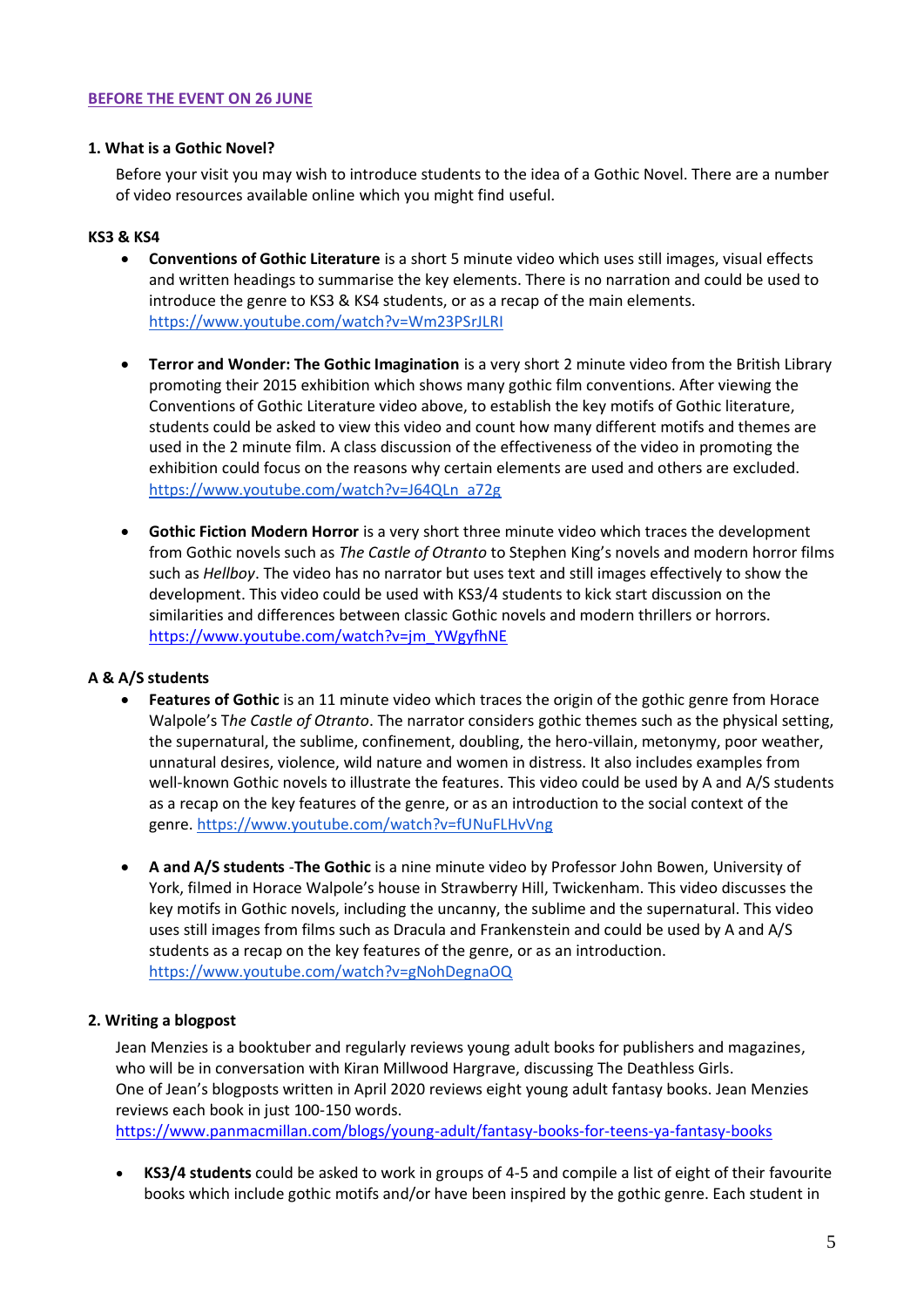the group could write 100-200 word reviews on two of the books. Then working as a group all eight reviews would be compiled into a blogpost with the group collectively deciding on the order of the reviews, the wording of the introduction and conclusion to the blog, and any images which they would like to use.

- **A/S & A Level students** could be asked to write a blog about their top five books, or the texts that they have been studying, which include gothic motifs and/or have been inspired by the gothic genre. Each book review would be 100-200 words each.
- **KS3 & KS4 students** might like to work in groups creating a script for a Youtube video. Jean Menzies also has a Youtube channel which students could use as inspiration for their own book reviews. Jean's videos are usually 8-10 minutes long, so each student in the group would be responsible for scripting two minutes of the script. Students might also like to research images to use in their videoblog.<https://www.youtube.com/channel/UCmwiWQwe73pgJlv7M3MX2Nw/>
- **A/S & A Level students** might like to create their own individual 8-minute vlog reviewing a gothic set text, drawing out the key themes, features and motifs that are unique to that novel, making comparisons with other texts and setting it in its social context.

Flipgrid is a free online platform which can be used to share student's videos with the class and get feedback from peers. It is a protected online environment and teachers can moderate student's posts. <https://info.flipgrid.com/>

#### **3. Jean Menzies Book Challenge**

Jean Menzies has also written a reading challenge blog which has some top tips to help readers expand their reading horizons. This might form the basis of a class discussion about the ways that students read books; for instance do they prefer audio, cartoon, or video versions of classic books? <https://www.panmacmillan.com/blogs/general/reading-tips-reading-challenges>

#### **4. Preparation for watching the "In Conversation" video with Kiran Millwood Hargrave**

Kiran Millwood Hargrave will be discussing her debut novel "*The Deathless Girls*" which was written as a prequel to Bram Stoker's "Dracula" in which she tells the story of the brides of Dracula. As well as discussing gothic themes in her book Kiran will also be discussing how she researched her novel, writing female characters, her literary inspirations and how communities such as travellers and LGBTQ are represented. Kiran also discusses the influence of Daphne de Maurier's book *Rebecca* on her work, and the influence of television series such as *Buffy the Vampire Slayer* and *Charmed*.

Before watching Kiran Millwood Hargrave's 45-minute video students' s may find it useful to read summaries of the novels Kiran discusses as her inspiration.

- A summary of *Rebecca* by Daphne du Maurier can be found here <https://www.sparknotes.com/lit/rebecca/summary/>
- A summary of Bram Stoker's *Dracula* can be found here <https://www.sparknotes.com/lit/dracula/summary/>
- A summary of Jane Eyre by Charlotte Bronte can be found here https://www.sparknotes.com/lit/janeeyre/summary/
- A summary of Wide Sargasso Sea by Jean Rhys can be found here <https://www.sparknotes.com/lit/sargasso/summary/>
- A synopsis of Malorie Blackman's Noughts and Crosses and suggestions for activities can be found here [https://dl.pearson.co.jp/resources/9781408231623/searchdata/pdf/TN-](https://dl.pearson.co.jp/resources/9781408231623/searchdata/pdf/TN-Noughts_and_Crosses.pdf)Noughts and Crosses.pdf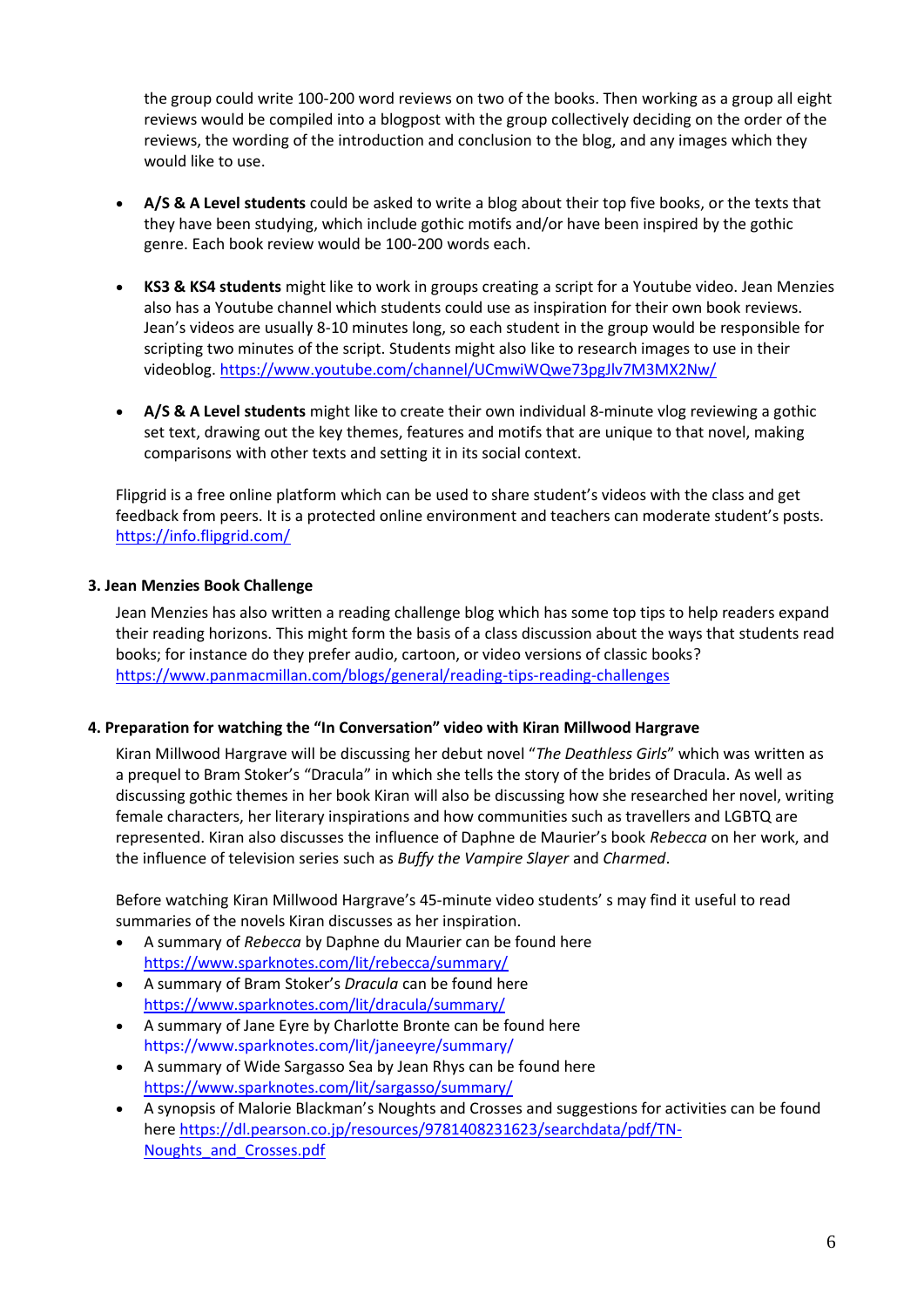#### **5. Preparation for watching the "In Conversation" video with Sairish Hussain**

Sairish Hussain is an author from Bradford, who will be discussing her novel "The Family Tree" and discussing the importance of writing about the place that you live in and the things that you know. She will also discuss how a Bradford and Northern identity informs her work as a writer and how she became a published author.

Before watching the conversation with Sairish Hussain it may be useful for students to investigate her book. A synopsis of the book can be found here

<https://www.hive.co.uk/Product/Sairish-Hussain/The-Family-Tree/22897876>

#### **6. Preparation for watching the "***Write Where You Are"* **videos with A.A. Dhand**

Local author A.A. Dhand explores how Bradford informs, inspires and features in his work. In this short talk, supplemented by readings and workshop ideas, you'll hear how the place where you live can be a rich source of inspiration – from derelict buildings to family traditions; from the shopping centres you visit at weekends, to the way your friends talk – all of this is brilliant source material for aspiring writers.

Before watching this video, students may wish to investigate Amit Dhand's novels. You can find his books here<https://www.aadhand.com/>

#### **7. Preparation for watching Colin McCraken's video Gothic Films**

Colin McCraken uses footage from these films in his 30-minute video essay; Kenneth Brannagh's Frankenstein and Bram Stoker's Dracula are a higher rating (15 / 18 respectively) but the clips included in the session are suitable for all. Teachers can review the film before showing it to students; it will be made available from 8am on the morning of the 26 June.

Billy Eilish "When the Party's Over" copyright Interscope/Darkroom records *Coraline,* copyright Laika Productions *Dracula,* copyright Universal Pictures *Bram Stoker's Dracula*, copyright Columbia Pictures *Frankenstei*n, copyright Universal Pictures *Victor Frankenstein,* copyright 20th Century Fox *Mary Shelley's Frankenstein,* copyright Tristar *Murders in the Rue Morgue*, copyright Universal Pictures *Nosferatu/the cabinet of Dr Caligari The vampyr,* Public Domain *The Cure "Lullaby",* copyright Fiction Records *The Invisible Man*, copyright Universal Pictures *The Invisible Man, 2020* copyright Blumhouse *The Nightmare Before Christmas, copyright Disney/Laika Productions* The Raven Trailer copyright Universal

Before watching this video student's may wish to discuss their favourite Gothic films such as Coraline.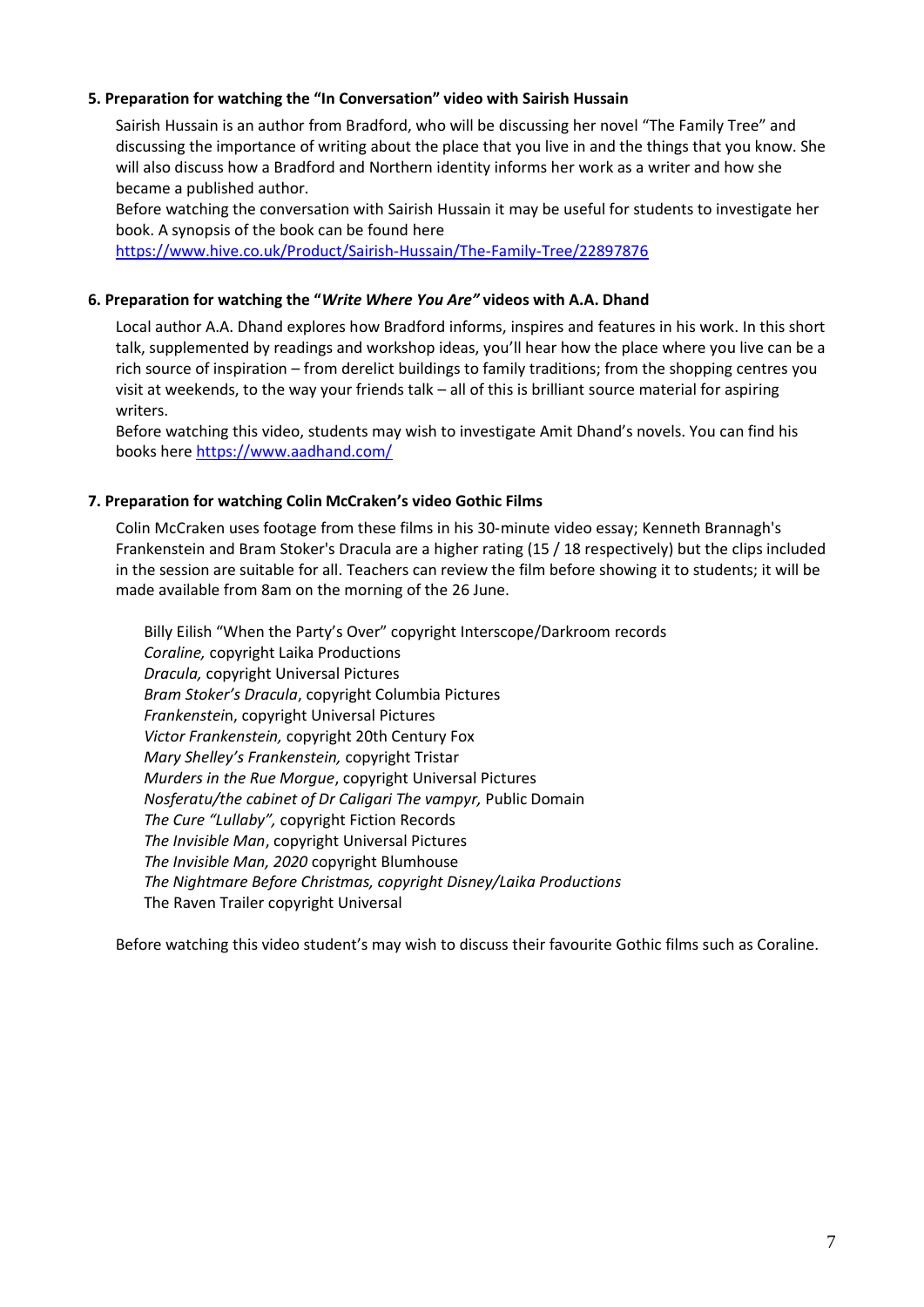#### **ON THE DAY OF THE EVENT ON 26 JUNE**

#### **Kiran Millwood Hargrave in Conversation with Jean Menzies**

Students can watch Kiran Millwood Hargrave and book blogger Jean Menzies in conversation, exploring the Gothic world of Kiran's debut Young Adult [YA] novel, *"The Deathless Girls*. The conversation focuses on Kiran's inspiration and how she researched, created and wrote her novel. Students might like to consider these questions whilst watching the video;

- 1. What was Kiran's inspiration for the novel *Deathless Girls*?
- 2. How are women usually portrayed in Gothic fiction?
- 3. How did Kiran Millwood Hargrave try to change this perception of female characters in her novel?
- 4. How did Kiran research the historical aspects of her novel?
- 5. How does Kiran approach the issues of class, race, gender, settler or traveller societies in her novel?
- 6. When retelling a classic novel from another character's perspective, what sort of character would be the best to choose ?

There is a worksheet at the end of this document, which students may find useful

#### **Gothic on Film with Colin McKraken**

Students can watch Colin McCraken' s visual essay exploring the tropes of Gothic storytelling in film. Colin compares film versions of the gothic classics *Dracula, Frankenstein, The Strange Case of Dr Jekyll and Mr Hyde* with the original text. He also unpicks classic Gothic elements in films such as *The Nightmare before Christmas, Coraline* and the *Invisible Man* and considers the impact of Gothic elements on contemporary culture. Colin ends his video essay considering Edgar Allan Poe's novels *Murders in the Rue Morgue* and *The Pit and the Pendulum.*

Teachers may wish to show 5-10 minute clips of the video essay and discuss some of the points that Colin McCraken makes during the video.

Students might like to consider these questions whilst watching the video;

- 1. What are the key elements of Gothic films?
- 2. What is the key difference between Gothic and horror films?
- 3. How do the films on Dracula and Frankenstein differ from the novels? Why is there this difference?
- 4. Why does Colin think that films such as *The Nightmare before Christmas* and *Coraline* are Gothic films. What is it that makes them gothic films?
- 5. Why are Gothic films so popular today? Can you name some modern and popular Gothic films?

There is a worksheet at the end of this document which students may find useful

#### **Write Where You Are with AA Dhand**

Students can watch three short videos in which local author AA Dhand discusses his experiences of "writing Bradford" and how the place where he lives can be a rich source of inspiration. He also explores the themes of citizenship, civic pride, geography, community, history, the power of creative writing and introduce processes around conducting research.

Students might like to consider these questions whilst watching the videos;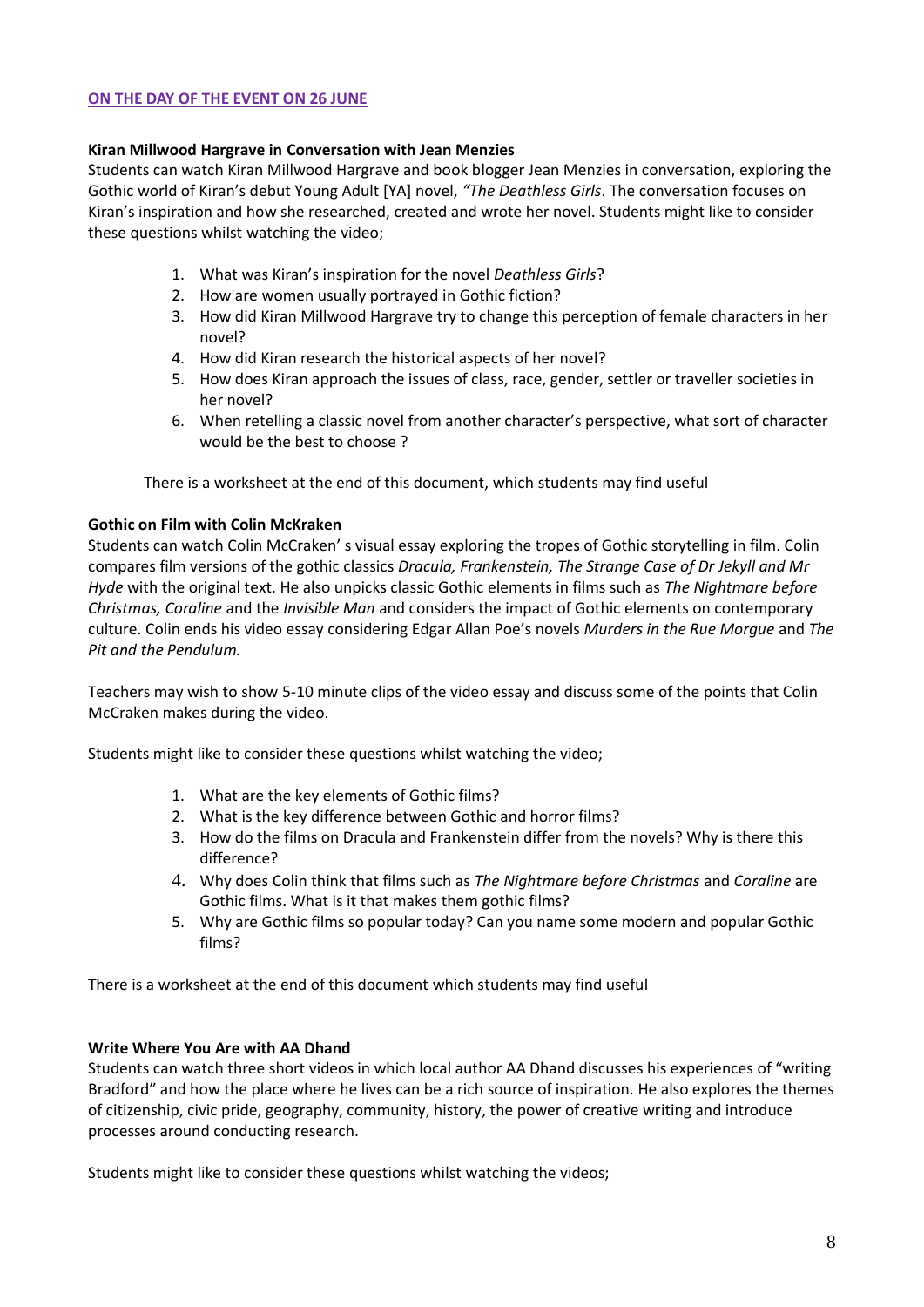1. Video 1-AA Dhand in conversation about Bradford

- When and why did Amit Dhand start writing?
- What sorts of novels does Amit write?
- How does the city of Bradford inspire Amit's writing?
- What sorts of locations does he use?
- Why does Amit Dhand use Bradford locations for his books?
- Why does Amit only use real locations? What sorts of things does he change?
- How does Amit Dhand write convincing Bradford accents and dialect?
- 2. Video 2- AA Dhand's top tips for writing
	- What is the first decision that Amit makes when starting to write?
	- How does Amit Dhand go about the process of writing his novels?
	- What is the first decision that Amit makes when starting to write?
	- What are the key questions that Amit uses to write 1,000 words?
	- Why does Amit read his work out loud?
	- Does Amit plan his books? If not, why not?
	- What are Amit's top tips for writing?
- 3. Video 3- Listen to Amit Dhand reading the first two chapters of his novel *One Way Out*
	- How effective is the opening?
	- The first two chapters of the novel are set in two locations in Bradford. Where are they?
	- The reading ends "Run!". What do you think will happen next?

There is a worksheet at the end of this document which students may find useful

#### **Writing Workshop- Gothic and Place with Michael Stewart**

KS3 & KS4 students can watch and follow along with Michael Stewart's workshop -more details will be available on the BLF website very soon.

#### **Writing Workshop - Flash Fiction with Katy Darby**

KS3 & KS4 students can watch and follow along with Katy Darby's workshop -more details will be available on the BLF website very soon.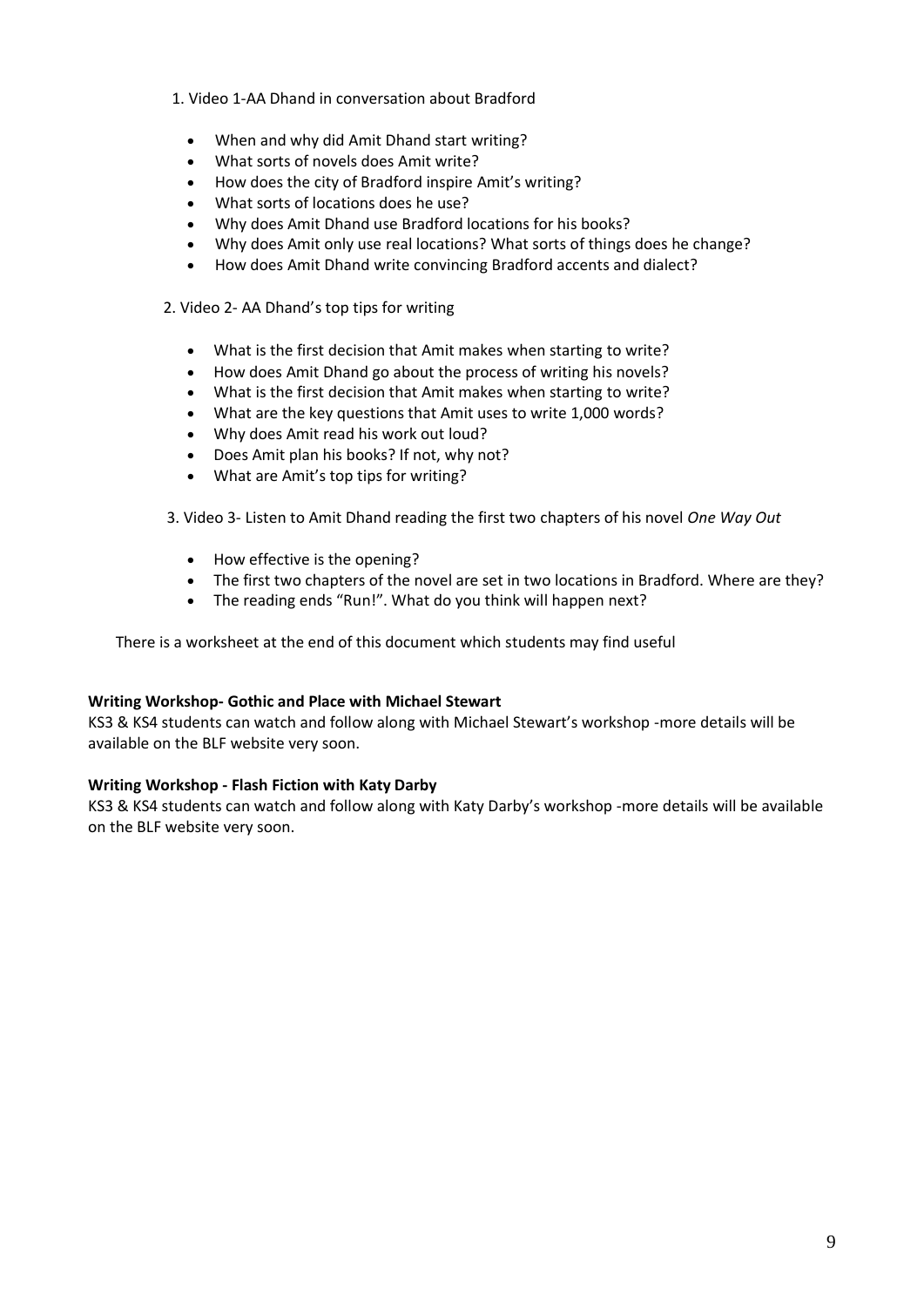#### **AFTER THE EVENT ON 26 JUNE**

#### **STUDENTS MAY WISH TO ENTER THE BLF "SHORT STORIES, TALL TALES" COMPETITION FOR STUDENTS AGED 11-19**

Students may wish to enter the BLF competition see below. The deadline for entering the competition is 31 July 2020. Entries should be submitted using the online entry form  $-\frac{\text{click here}}{\text{click here}}$ .

To download the Competition Pack, visit: <https://www.bradfordlitfest.co.uk/schools-events/>

#### **It's very straightforward – write the most outlandish, outrageous, engaging short story you can in 500 words or less!**

The story can be about anything you like and can take place anywhere in the world; you might want to take us to London during the Blitz, or to the International Space Station a hundred years from now. You might be inspired by Gothic tropes, your own family histories, dystopic fiction, magical realism or Shakespeare.

We want your stories to transport us entirely from where we are, to a world (or a version of this world) where anything is possible… we can't wait to see.

#### **OTHER RESOURCES**

#### **BBC Teach resources**

- You can find KS3 resources here <https://www.bbc.co.uk/teach/ks3-english-literature/z47n92p>
- You can find GCSE resources here [https://www.bbc.co.uk/teach/gcse-national-5-english](https://www.bbc.co.uk/teach/gcse-national-5-english-literature/z6rjscw)[literature/z6rjscw](https://www.bbc.co.uk/teach/gcse-national-5-english-literature/z6rjscw)

#### **BOOKS BY THE AUTHORS**

If you wish to purchase books by participating authors, you can find some links below:

#### **The Deathless Girls by [Kiran Millwood Hargrave](https://www.kiranmillwoodhargrave.co.uk/)**

<https://www.waterstones.com/book/the-deathless-girls/kiran-millwood-hargrave/9781510108554>

#### **The Family Tree by Sairish Hussain -**

<https://www.waterstones.com/book/the-family-tree/sairish-hussain/9780008297459>

#### **One Way Out by AA Dhand –**

<https://www.waterstones.com/book/one-way-out/a-a-dhand/9780552176538>

#### **Ill Will by Michael Stewart**

<https://www.waterstones.com/book/ill-will/michael-stewart/9780008248192>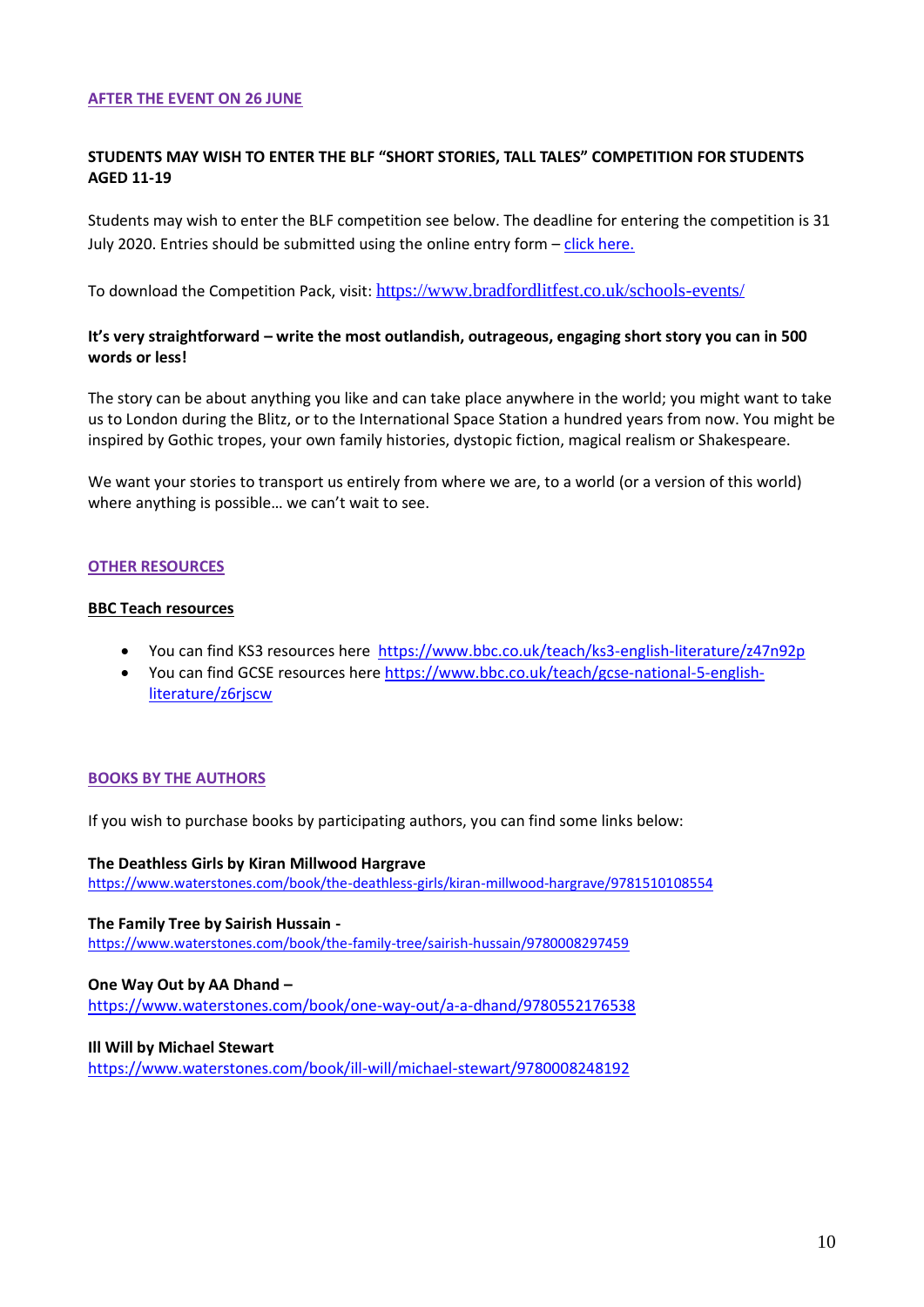## **A. WORKSHEET ON: The Deathless Girls; Kiran Millwood Hargrave in Conversation**

1. What was Kiran's inspiration for the novel *Deathless Girls*?

2. How are women usually portrayed in Gothic fiction?

3. How did Kiran Millwood Hargrave try to change this perception of female characters in her novel?

4. How did Kiran research the historical aspects of her novel?

5. How does Kiran approach the issues of class, race, gender, settler or traveller societies in her novel?

6. When retelling a classic novel from another character's perspective, what sort of character would be the best to choose ?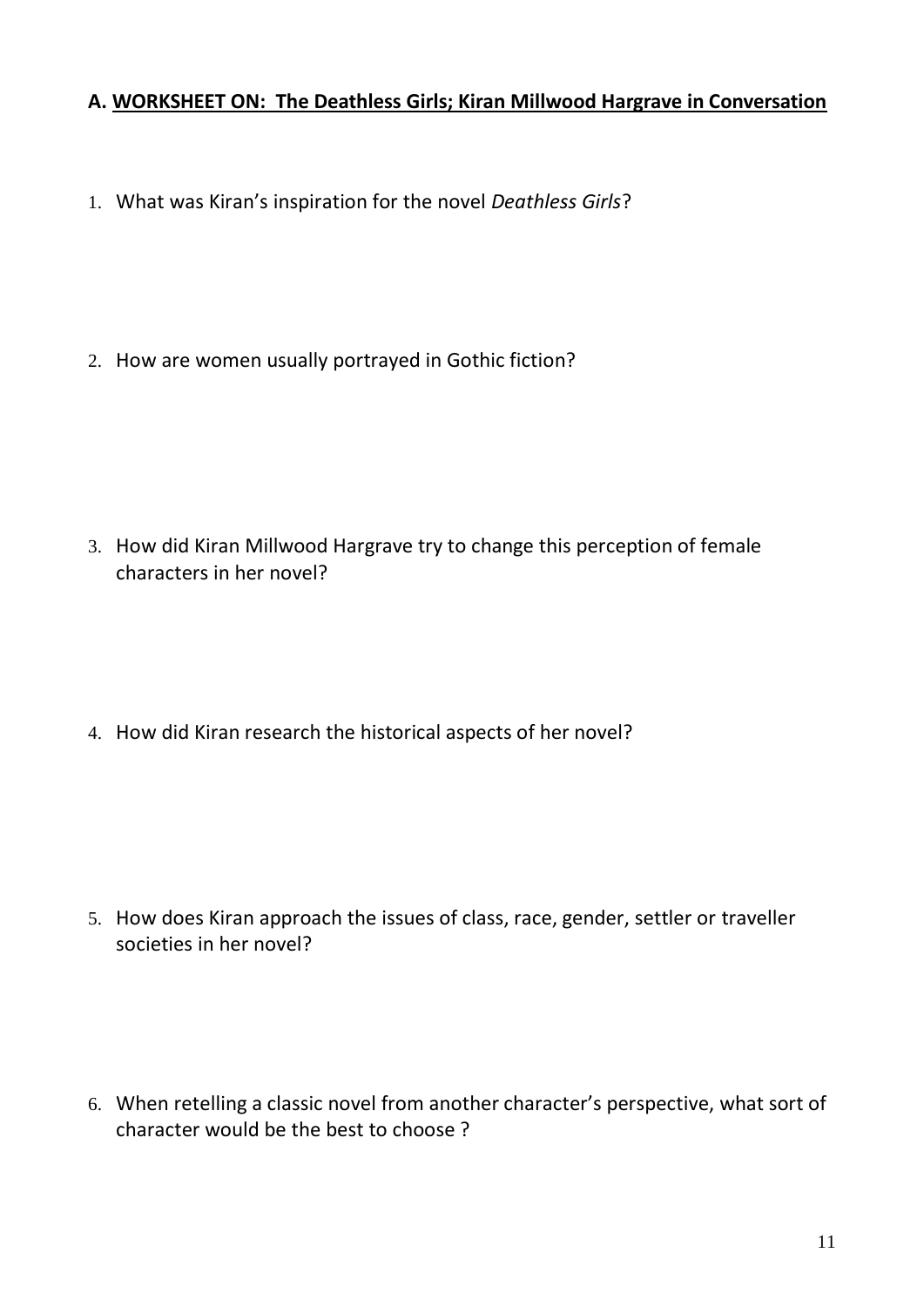## **B. WORKSHEET ON : Gothic On Film by Colin McCracken**

1. What are the key elements of gothic films?

- 2. What is the key difference between gothic and horror films?
- 3. How do the films on Dracula and Frankenstein differ from the novels? Why is there this difference?

4. Why does Colin think that films such as *The Nightmare before Christmas* and *Coraline* are gothic films. What is it that makes them gothic films?

5. Why are gothic films so popular today?

6. Can you name some modern and popular gothic films?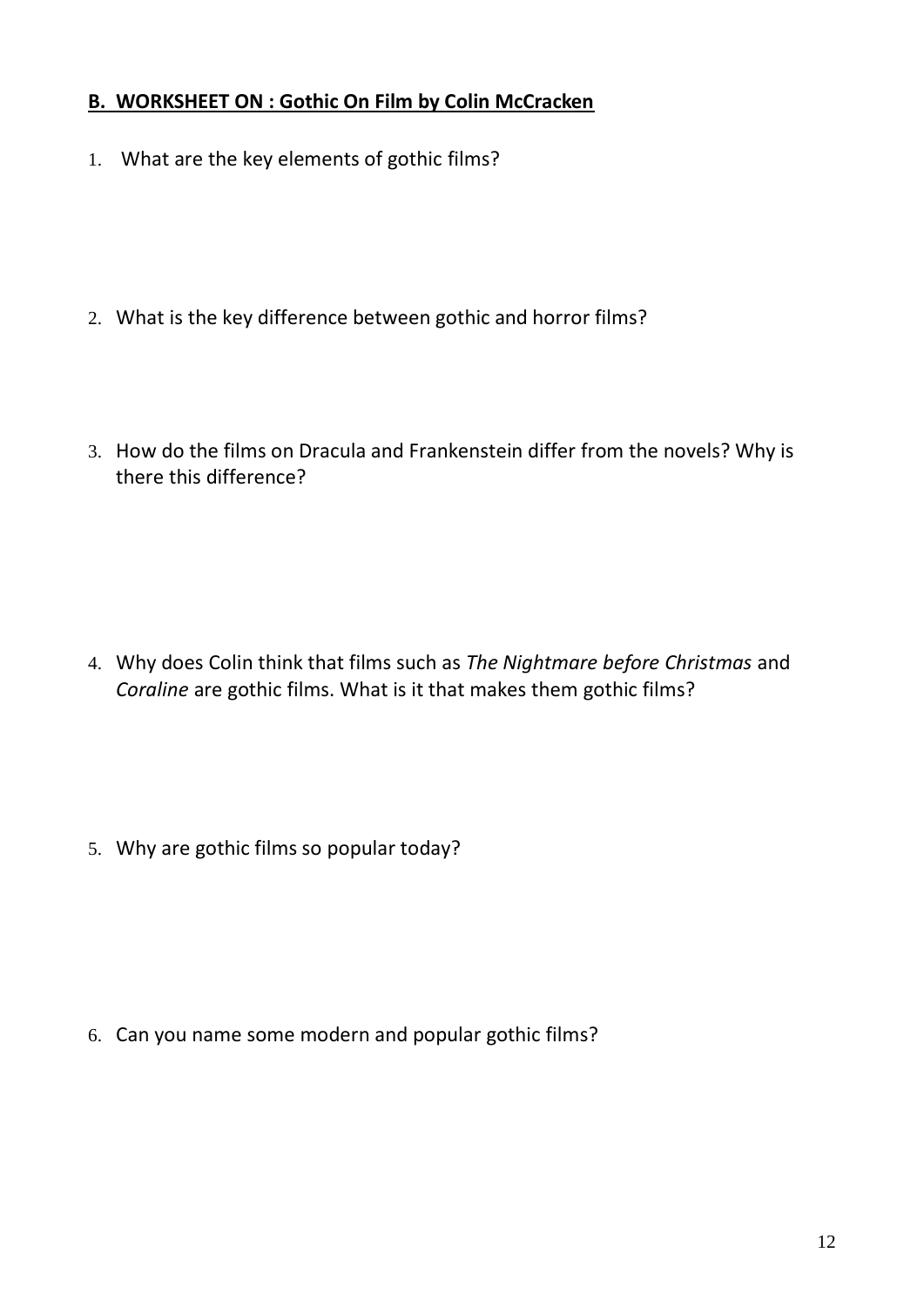## **C. WORKSHEET ON: Write Where You Are with AA Dhand**

This worksheet can be used with the three short videos by AA Dhand.

## **AA Dhand reading from his novel** *One Way Out*

- **1. Listen to AA Dhand reading the first two chapters of his novel** *One Way Out*
	- i. How effective is the opening?

ii. The first two chapters of the novel are set in two locations in Bradford. Where are they?

iii. The reading ends "Run!". What do you think will happen next?

## **AA Dhand in conversation about Bradford**

- 2. When and why did AA Dhand start writing?
- 3. What sorts of novels does he write?
- 4. How does the city of Bradford inspire his writing?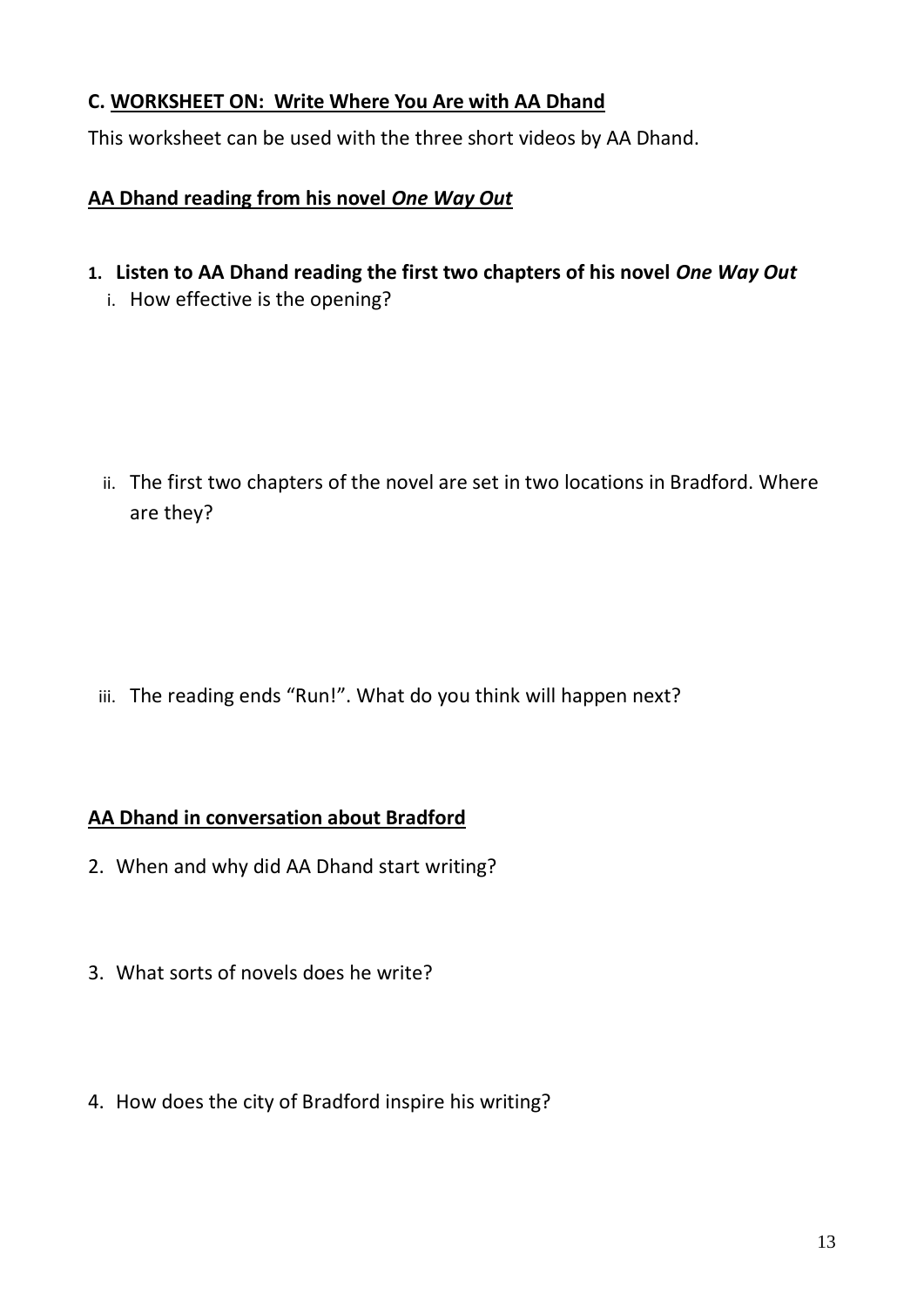- 5. What sorts of locations does he use?
- 6. Why does AA Dhand use Bradford locations for his books?
- 7. Why does he only use real locations? What sorts of things does he change?
- 8. How does AA Dhand write convincing Bradford accents and dialect?

### **AA Dhand's top tips for writing**

- 9. How does AA Dhand go about the process of writing his novels?
	- i. What is the first decision that he makes when starting to write?
	- ii. What are the key questions that AA Dhand uses to write 1,000 words?
	- iii. Why does he read his work out loud?